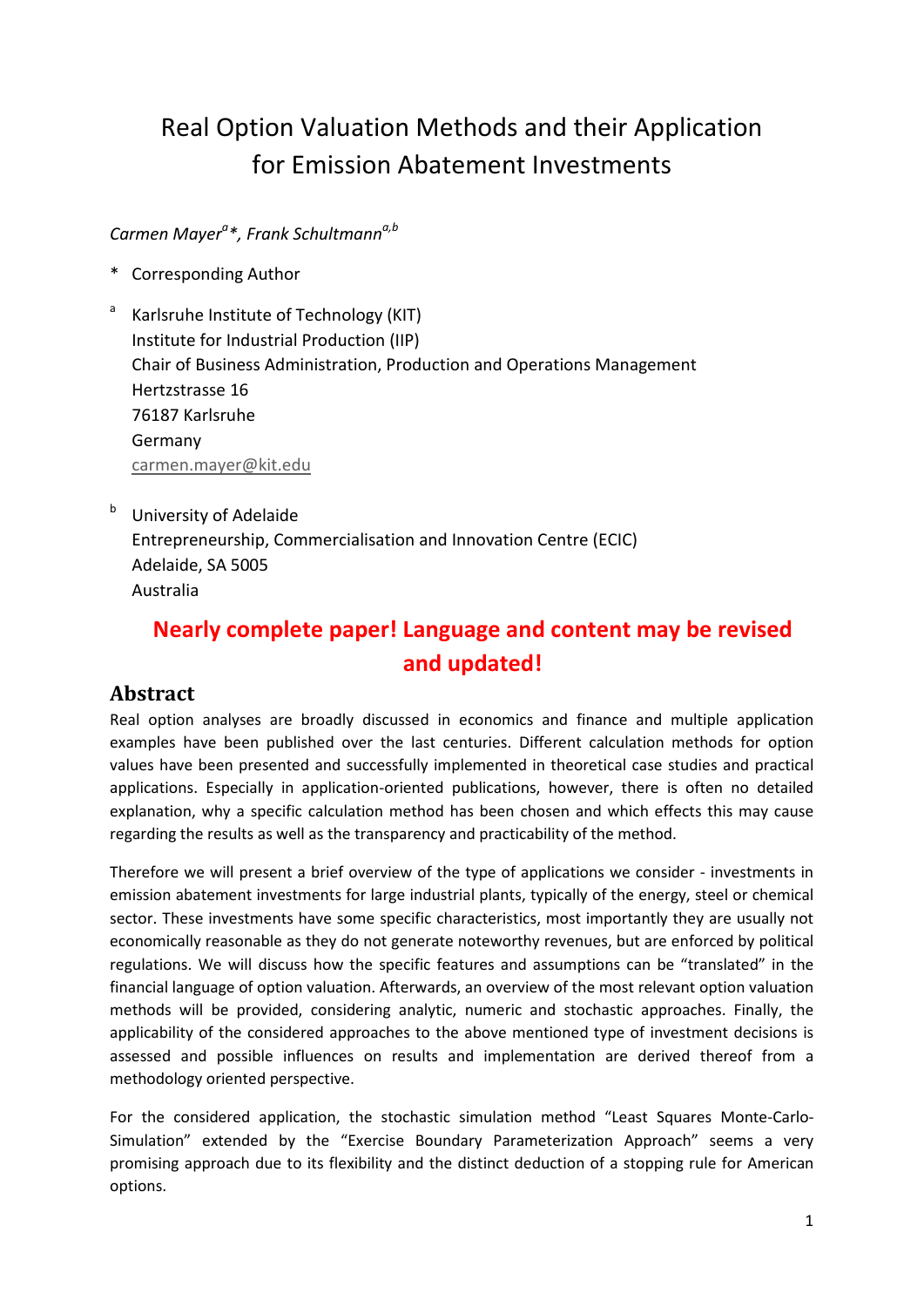### **1 Introduction and Background**

Environmental investments are typically of use for the society and economy as a whole, but tend to be costly and effort causing for plant operators and/or investors. Especially emission abatement investments in the energy sector or energy intensive industries such as iron and steel, metals, glass, cement, etc. are usually long term oriented and cause high investments and operating costs. Therefore, political authorities set rules for emissions that are, however, very diverse if considered in a global context. For the example of nitrogen oxides ( $NO<sub>x</sub>$ ) emissions of the energy sector, Mayer et al. (2016b) provide a broad overview of the different regulation mechanisms worldwide. In the discussion about COP21 and COP22 it becomes obvious, however, that not only industrialized countries enforce their emission regulation but more and more emerging countries start to implement regulation mechanisms as well. This leads to a strong need for investments that investors may try to avoid or delay due to the negative economic impact on their business. In order to analyze investment behavior it is thus inevitable to not only consider current investments but to integrate the option of waiting to invest or splitting an investment, as far as legally possible.

This issue has also been discussed in literature. Sarkis and Tamarkin (2005) state that "every project that may be delayed competes with itself at future dates." Classical investment appraisal methods, however, only consider now-or-never decisions. Especially regarding irreversible investments this is a major simplification that does not account for the actual situation of an investor (Zhou et al., 2010). The only investment appraisal method that takes this waiting-to-invest option and especially the value of the waiting option in uncertain conditions explicitly into account is the Real Options Analysis (ROA). ROA goes back to Black and Scholes (1973) and was pioneered by Myers (1977) before being broadly discussed and applied to investment projects over the last decades. Lee (2011) summarizes the basic idea of ROA, stating that "*a firm that decides to make an irreversible investment exercises an option. The lost option value is an opportunity cost that must be incorporated in the assessment of the investment cost, i.e. an essential feature in explaining the lack of consistency between neoclassical investment theory and investment behavior.*" ROA can incorporate managerial flexibility in several types of options (an overview is provided by Brach (2003) and Lee (2011)). The most relevant option in the given case is the option to defer, i.e. the option to postpone an investment until information uncertainties were resolved or market prices reached a certain threshold. According to e.g. Hommel and Pritsch (1999) ROA is particularly recommended in applications with high managerial flexibility and high overall risk. In the energy sector with its various sources of uncertainty and risk ROA has been used frequently in recent years. Exemplary case studies are provided by Sekar (2005), Reedman et al. (2006), Szolgayova et al. (2008), Fernandes et al. (2011), Lee (2011), Zhu and Fan (2011), Boomsma et al. (2012) and Park (2012). These publications deal primarily with the implementation of new energy generation capacities or with  $CO<sub>2</sub>$  abatement technologies. (Mayer et al., 2016a)

In general, ROA is characterized by a Real Option Value (ROV) added to the net present value (NPV) of an investment, which refers to the value of keeping managerial flexibility. This value is a calculatory cost item added to the total cost of the investment in case of exercising the option to invest. The option value can be determined in various ways, a more detailed discussion thereof will be provided in the following, as this is the main scope of this paper and a major influencing factor regarding the final results and conclusions of investment decision making.

In the following we will investigate the influence and the context specific meaning of different analytic, numeric and stochastic ROV calculation methods. As mentioned already we do not intend to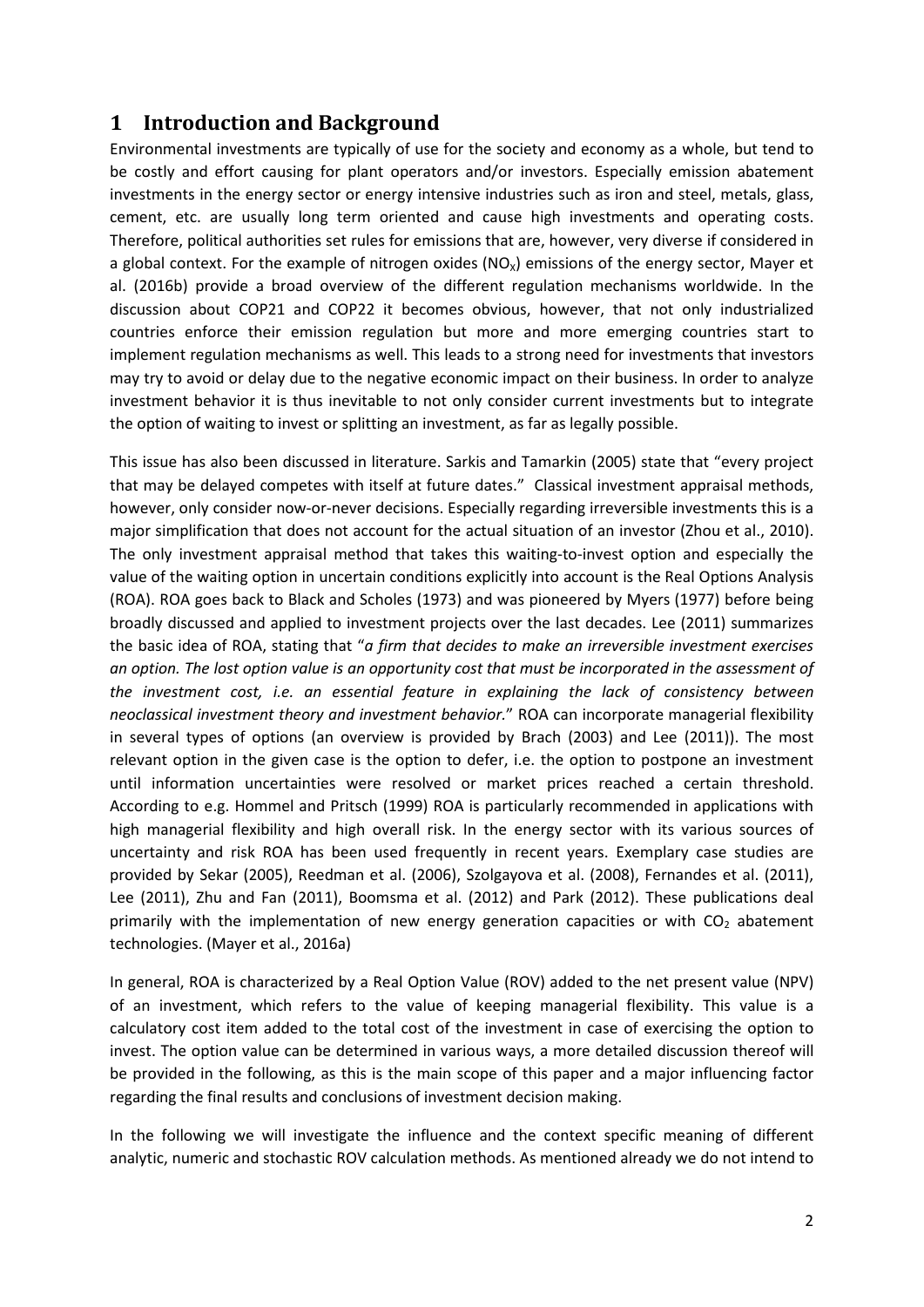define a right or wrong approach but we focus on analyzing the specific characteristics and try to make their impacts more transparent and predictable.

### **2 Methodology**

In order to analyze the impact of different ROV calculation methods we will define the characteristics of the investment under investigation first. This is considered essential, as the set of acceptable assumptions and simplifications can only be assessed correctly if the characteristics of the investment decision have been understood in detail.

In the following, in order to analyze the actual impact of the option valuation methods we cannot compare realistic quantitative results as they would require a huge amount of sensitive data and precise predictions of future developments. Not only information about technical parameters and system configurations would be necessary but also about risk perception and investment decision making behavior of particular deciders.

Hence, we will analyze existing approaches and applications thereof in related sectors in order to assess the resulting effects. Afterwards, we will select the most relevant real option valuation methods and evaluate them from a general and application specific perspective. Their inputs, characteristics, assumptions, advantages and disadvantages will be analyzed as well as possible influencing mechanisms on the final results. Finally, overall conclusions that can be drawn thereof will be presented and discussed.

### **3 Characteristics of the considered investment option**

In order to analyze real option valuation methods, several characteristics of the regarded type of investment decisions need to be considered. While for  $CO<sub>2</sub>$  emission reduction investments the whole plant is usually taken into account with all relevant cash flows including production output and its revenues, this seems hardly reasonable for pollutants that are less in scope of political regulation, such as  $NO<sub>x</sub>$ , PM or  $SO<sub>2</sub>$ . This appears reasonable, because with the implementation of certificate trading schemes, the market price of  $CO<sub>2</sub>$  becomes more flexible and the selling of allowances may gain new revenues or the operating scheme of a plant might be modified depending on the  $CO<sub>2</sub>$ emission prices. For other pollutants, the influence is a lot lower and we expect it to be rather unlikely that a market-based or imputed price for any of these pollutants will ever be a key influence parameter for a plant operator to adjust his production output. Furthermore, we do not consider the option of shutting down a plant due to the cost for emission abatement. This would of course be theoretically possible, but in order to keep it simple, the focus will be on the question when to invest. Therefore, the production output and the thereof resulting revenues are considered fixed and can thus be neglected.

From a company internal and purely economic point of view, an investment in emission reduction measures is hardly ever reasonable. Therefore, the main question is not, if or when the overall Project Value  $(PV)^1$  $(PV)^1$  will be above zero, but which investment strategy causes the lowest negative outcome and has thus the highest PV (even though it might be below zero). Depending on the project, there might be alternative technologies that compete with each other, even though in the field of emission abatement for large plants the variety of techniques is rather limited and the

<span id="page-2-0"></span> $1$  We define the Project Value as the total value of the investment at a certain time. It can thus be calculated as the NPV of the continuation scenario in case of postponing the investment and thus keeping the option to invest, or the NPV minus the (positive) ROV if executing the investment.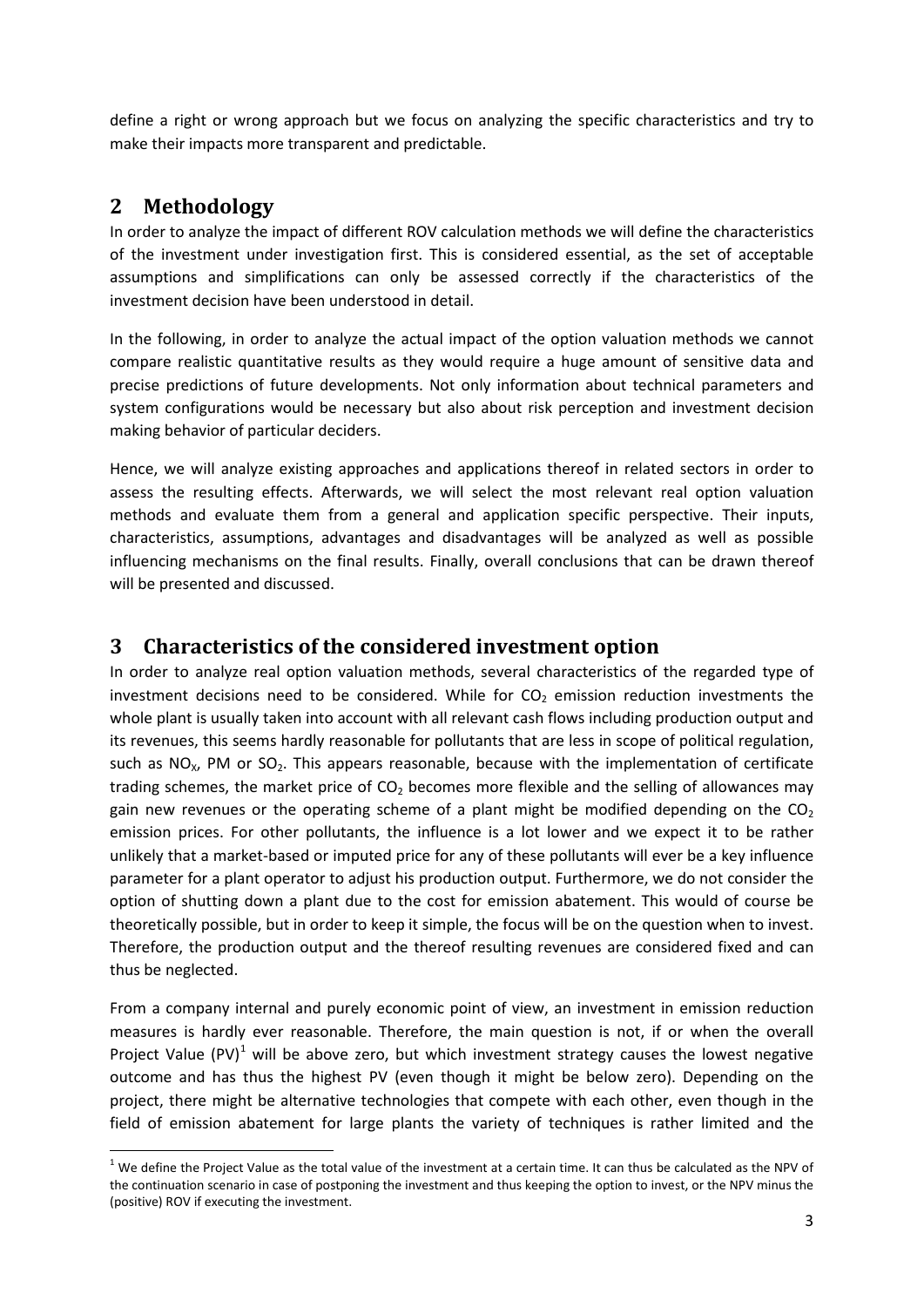selection is usually based on their technical performance. This implies that the main competitor of the investment is often the same investment at a later date. Depending on the political circumstances, not investing at all might not be an option, as political regulation might force plant operators to invest until a certain deadline. Otherwise they would lose their production permit, which, in our case, would be equal to the option of shutting down the plant which we cannot consider as we do not consider all relevant cash flows of the plant.

The complexity of the investment decision can be enlarged in any order, as basically all considered cost components (whether they are pagatoric or calculative cost elements) can be considered uncertain. For more background information about the given context, Mayer et al. (2016a) summarize the main risk categories and a typical investment decision making process for the considered type of investments. It will thus be necessary to focus on a certain number and extent of uncertainties in order to allow full understanding and assessing of the results.

Hence, we can call our application a dividend-free American call option, as the investment decision could be made anytime between the start and the end of the period under consideration, although in reality, it is sufficient to consider only discrete time steps because investment decisions are typically made at certain times and not throughout the year (i.e. end of the month, end of the year, etc.).<sup>[2](#page-3-0)</sup> (Brach, 2003) Furthermore the question of defining an appropriate "stopping rule" will be of great importance in our case. This means we need to investigate in detail, at which point in time based on which decision rule the investment should be exercised even though it is probably not economically viable but expected to cause the least negative impact.

Moreover we focus on industrial decision making from a microeconomic perspective, i.e. on individual decision makers that may have differing risk perceptions and decision making criteria. Therefore, in contrast to macroeconomic considerations with average or common practice evaluation, there is no "right or wrong" approach in our case. In practice, the assessment of a rather similar investment might differ a lot not only depending on external influencing factors such as prices, policies and other types of risks, but also depending on the (company) culture, previous experiences and specific knowledge of the decision maker or the decision making board.

### **4 Real option valuation methods**

Different methods to valuation real options have been published over the last decades. Brach (2003) and Baecker et al. (2003) list various approaches and discuss further details about the different calculation alternatives. The first approach to valuate real options was published by Black and Scholes and their so called Black-Scholes equation. However, not only Brach (2003) criticizes this approach by stating that *"the Black Scholes formula, which is used to price financial options, may indeed not be the right formula to price many real options. Several of the basic assumptions and constraints that come along with the Black Scholes equation simply do not hold in the real word (…). This, however, does not imply that the use of real options analysis is impractical or incorrect. There are other methods to price real options that can be applied."*

Nevertheless it is important to understand the basics of option prizing and its background in order to discuss and evaluate the already mentioned assumptions, constraints and results. Baecker et al. (2003) provide an overview of methods to valuate options [\(Fig. 1\)](#page-4-0). In the following, we are going to present the most relevant approaches from our point of view and for the considered type of

<span id="page-3-0"></span> $<sup>2</sup>$  Even though the decision itself may be made at any time, it is considered accurate enough to allocate investment</sup> decisions at certain time steps.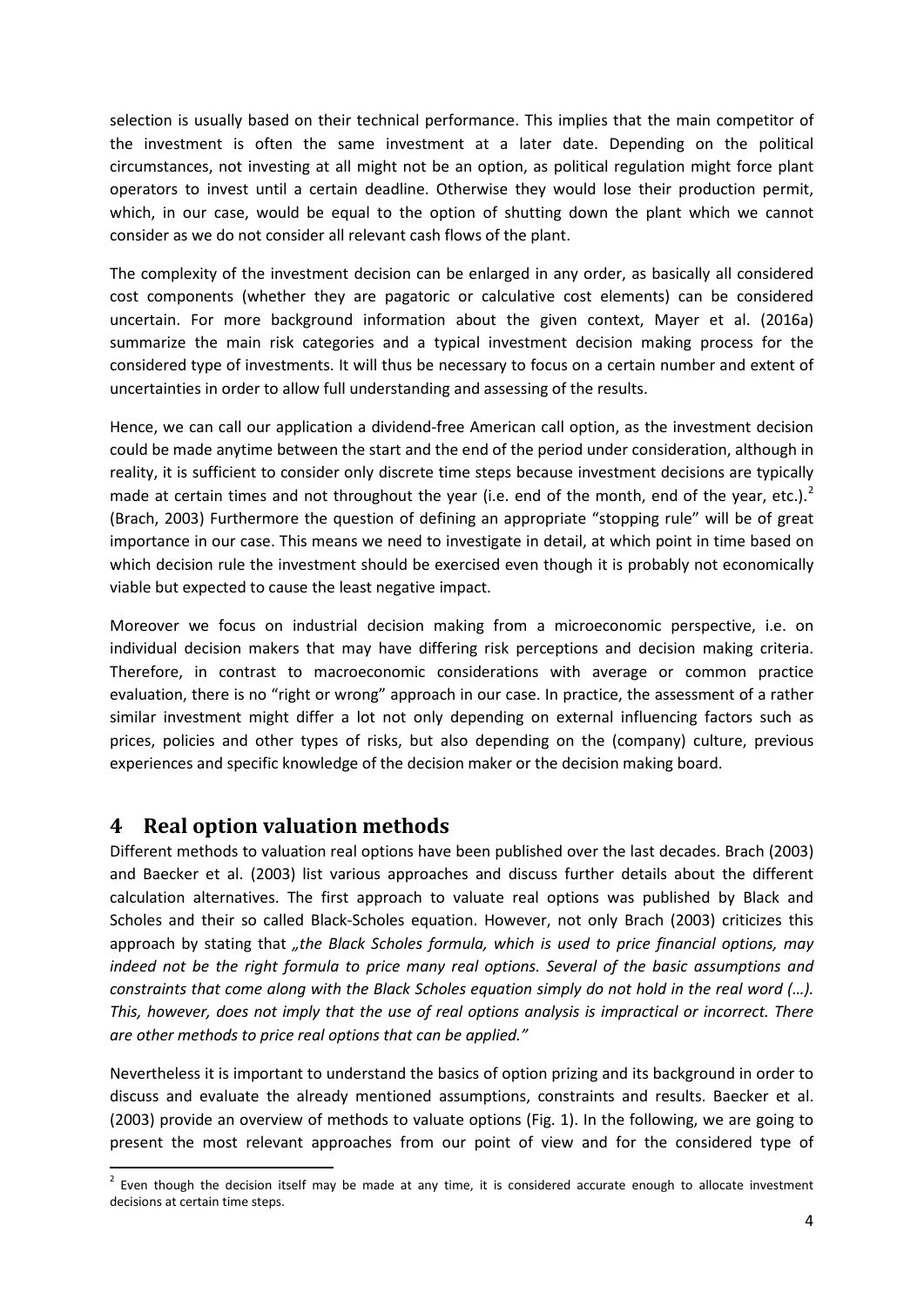applications. For further understanding and implementation of the most common approaches Kodukula and Papudesu (2006) provide very descriptive explanations and examples.



**Fig. 1: Common option valuation methods (cf. Baecker et al., 2003)**

#### <span id="page-4-0"></span>**4.1 Analytic approaches**

In the history of option valuation, a variety of analytic approaches have been published. A brief overview is provided by (Brach, 2003). In recent years, however, the only analytic approach with relevance for real option applications seems to be the Black-Scholes equation and modifications thereof. Therefore we will focus on this method in the following as it would go beyond the scope of this paper to discuss the whole range of available option valuation methods.

#### Black-Scholes equation:

One of the first and most recognized approaches to valuate real options was the closed-form analytic equation developed by Black and Scholes (1973). Their partial differential equation (PDE) offers an analytic solution for a continuous time stochastic process (e.g. Brownian motion) under specific circumstances. The idea of the Black-Scholes equation is to valuate options based on only five parameters. The PDE can be noted as

$$
\frac{\partial f}{\partial t} + rS \frac{\partial f}{\partial S} + \frac{1}{2} \sigma^2 S^2 \frac{\partial^2 f}{\partial S^2} = rf \tag{1}
$$

with

 $f =$  price of a call option or other derivative contingent on S

 $S =$  stock price

 $t =$  time between 0 and T (maturity date)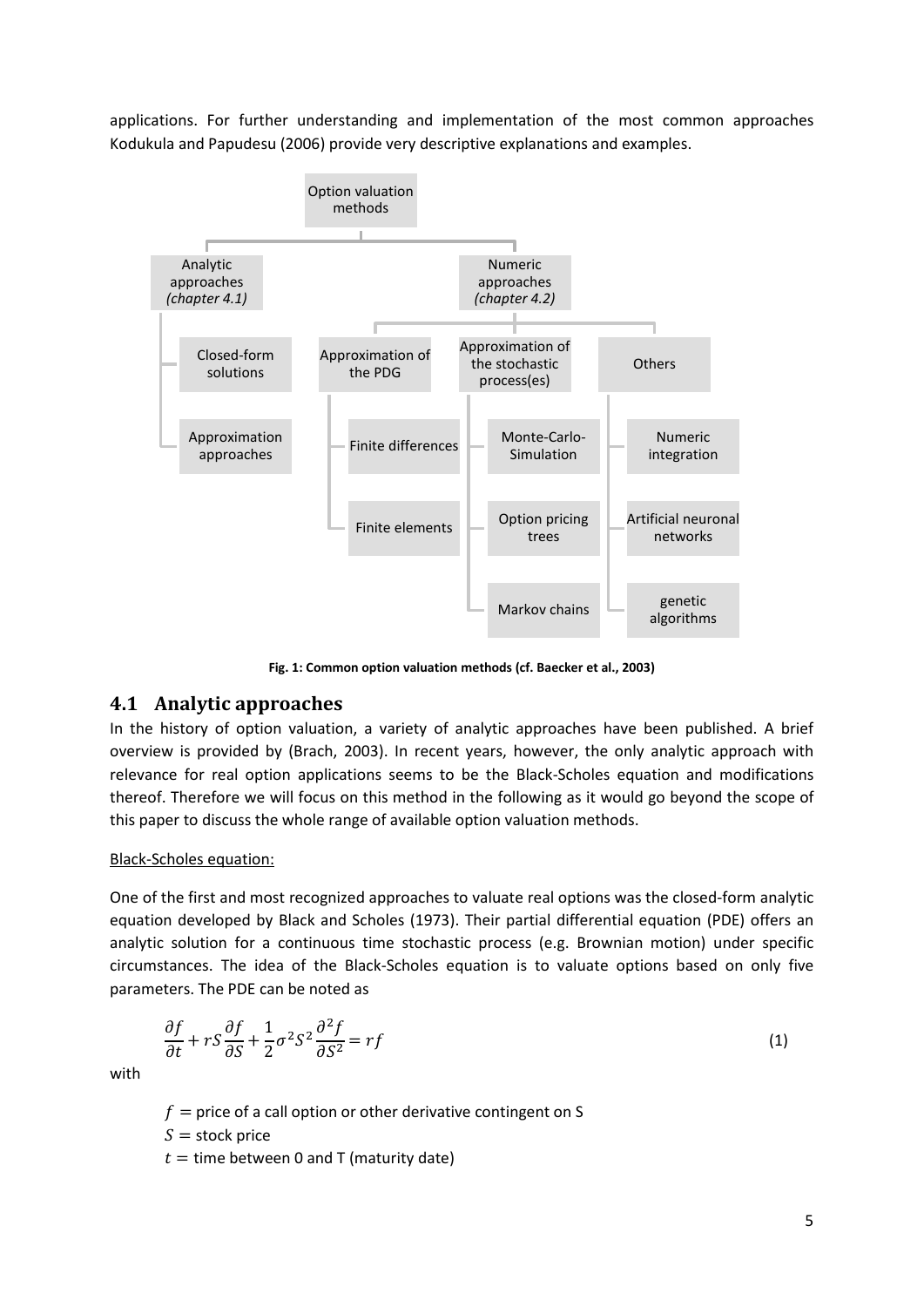$r =$  risk free interest rate  $\sigma$  = price volatility. (Hull, 2012)

For European call options, an analytic solution can be achieved. Other types of options can be considered as well but might require a numeric solution of the PDE. More details about the PDE, possible solutions and necessary assumptions are provided in Hull (2012).

The possible closed-form solution makes it a comparably easy to use approach, lacking, however, transparency of the influence of individual parameters, assumptions and boundary conditions. (Uszczapowski, 2008) Furthermore, it is especially suitable for low-dimensional problems, which means in contrary, that solutions for multi-dimensional problems (such as many industrial investment decisions) are difficult to achieve. (Longstaff and Schwartz, 2001; Stentoft, 2004)

#### Approximation procedures:

For applications that cannot be solved in an analytic way it may be possible to derive closed-form solutions for approximations of the original problem. To give an example, two or more correlated variables could be integrated in one variable in order to reduce the dimensions of the problem. Depending on the type of problem and the required accuracy of the results, such approximations might still deliver acceptable results. The advantage of this approach is the simplified use of the method, while the rising amount and impact of simplifications might falsify the results and disguise the influence of individual parameters. (Baecker et al., 2003)

#### **4.2 Numeric approaches**

The scheme in [Fig. 1](#page-4-0) divides the numeric approaches for option valuation in three subcategories. We will shortly introduce all of them, with an emphasis on the approximation of the stochastic process(es), which we consider the most relevant for our type of applications.

#### **Approximation of the PDG**

In order to avoid the difficulties of solving a PDG, the price of an option can be assessed by using the discrete equivalent of the PDG. Typical methods are for example the finite differences and finite elements methods. Such approaches are frequently used in the fields of engineering and natural sciences. In economics and finance, however, there are some theoretical discussions (cf. Trigeorgis, 1996), but applications in the field of real options are scarce. Especially for multidimensional problems the complexity is very difficult to handle. (Baecker et al., 2003)

#### **Approximation of the stochastic process(es)**

Approximations of the stochastic processes exist in manifold forms. There are methodological differences between the approximation methods themselves and their application and implementation. We do not aim at providing a complete picture of all existing methods and combinations thereof but at outlining the general concepts, their applicability, advantages and disadvantages.

#### *Option pricing trees (binomial pricing model)*

A frequently used option valuation method is the option pricing tree (also called lattice<sup>[3](#page-5-0)</sup>), often built on the binomial pricing model of Cox et al. (1979). Its idea is not to use a PDG or estimates of

<span id="page-5-0"></span> $3$  cf. Kodukula and Papudesu (2006)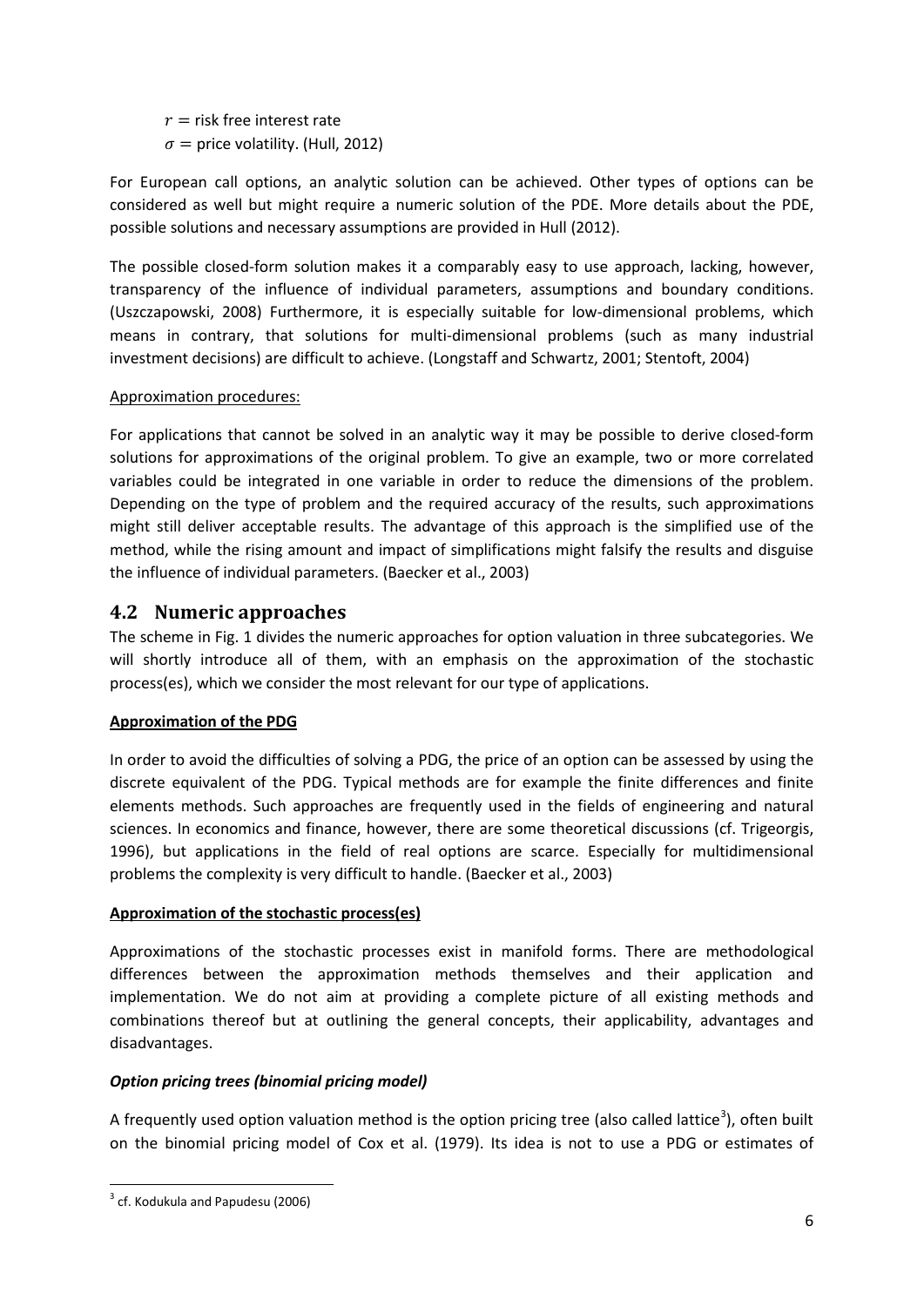volatility but probability distributions for certain state variables. In the easiest – the binomial – case, there are only two possible states of the asset value, it can either go up or down. In the following, the general structure of a binomial tree is indicated according to Brach (2003) and Hull (2012)



Value of the asset in  $t_1$ :

$$
S_0 = \frac{[q \cdot u S_0 + (1 - q) \cdot d S_0]}{(1 + r)^t}
$$
 (2)

with

 $q =$  path probability  $u =$  factor for path "up"  $d =$  factor for path "down".

Pricing trees are based on a discrete time scheme which suites the needs of industrial investment decisions very well. Multidimensional problems, however, are difficult to implement as the calculation effort rises quickly with the number of nodes and branches to be considered. Furthermore, the dependency of the probability distributions, which are, in our context, hardly ever known in advance, is another disadvantage of this method. For other types of applications, however, there is a comparably large number of studies based on this approach, (e.g. Hundt, 2015; Lee and Shih, 2010) so that its practical significance shall not be denied. A detailed discussion of the method and its applications is provided by Brach (2003) and Kodukula and Papudesu (2006).

#### *Monte-Carlo-Simulation*

The idea of Monte-Carlo-Simulation is to calculate a large number of exemplary price paths following the rules of the underlying stochastic price process (often a Geometric Brownian Motion or a related stochastic process). The present value of the expected value of future payoffs can thus be calculated and considered as the risk neutral option value in a standard application. (Baecker et al., 2003)

According to Hull (2012) "*the key advantage of Monte Carlo simulation is that it can be used when the payoff depends on the path followed by the underlying variable S as well as when it depends only on the final value of S. (For example, it can be used when payoffs depend on the average value of S between time 0 and time T.) Payoffs can occur at several times during the life of the derivative rather than all at the end. Any stochastic process for S can be accommodated. (…) the procedure can also be extended to accommodate situations where the payoff from the derivative depends on several underlying market variables. The drawbacks of Monte Carlo simulation are that it is computationally very time consuming and cannot easily handle situations where there are early exercise opportunities.*"

Generally speaking, the Monte-Carlo-Simulation is a very flexible tool that can easily be adopted to the specific needs of the application, examples are provided by Laurikka and Koljonen (2006) and Muche (2007). Especially in case of real option applications, where the circumstances to be considered do not fully comply with standard financial option characteristics, it is possible to adopt the simulation to the specific needs. In case of American options, however, the use of a standard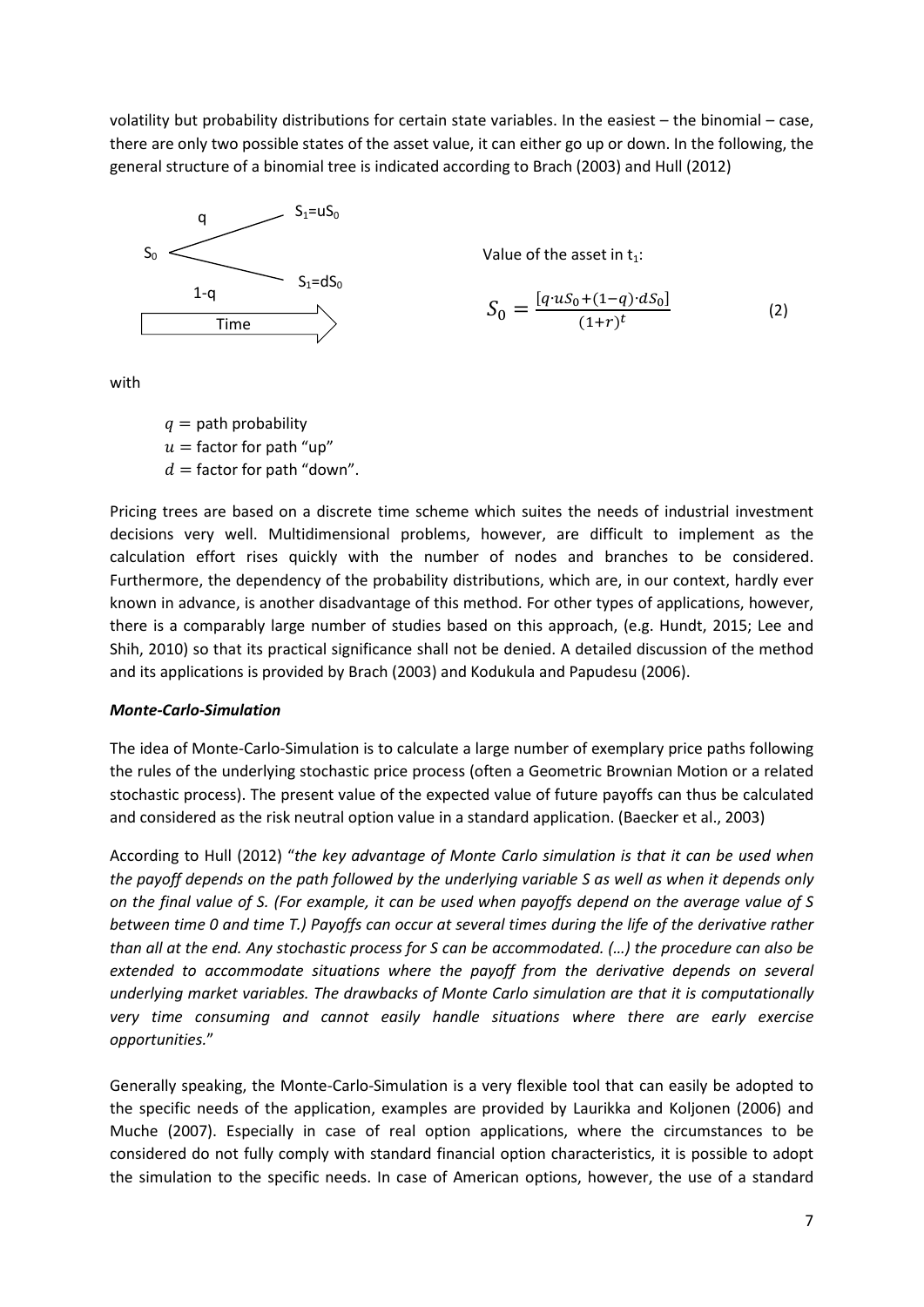Monte-Carlo-Simulation is more difficult. One approach, however, has been suggested for this specific situation and will be presented in the following.

#### *Least Squares Monte-Carlo-Simulation (LSM)*

The LSM approach, published by Longstaff and Schwartz (2001) and discussed by Stentoft (2004) is an approach specifically suitable for multidimensional problems based on American options. Its aim is to approximate the value of American options by simulation, keeping the computational effort low in relation to the complexity of the problem while still achieving high quality results. The basic idea is to "*regress the ex post realized payoffs from continuation on functions of the values of the state variables.*" (Longstaff and Schwartz, 2001)

In general, various types of stochastic processes, such as geometric Brownian motions, but also jump diffusions or other more exotic processes can be handled. In case of multidimensional problems, however, the considered factors need to correlate to a certain extent. Otherwise a least-squares regression will not deliver reasonable results. Exemplary applications in the energy sector were published by Boomsma et al. (2012) and Zhu and Fan (2011).

#### *The Exercise Boundary Parameterization Approach (EBP)*

As a further extension of the LSM approach, the EBP aims at providing a defined stopping rule for each of the considered time steps. It is thus based on a discrete time consideration (as well as the LSM approach) and tries to maximize the expected value of the option at every time step, by calculating the values of the option according to the LSM approach for different simulated stopping or boundary values. This approach was developed by Gamba (2002) and a very descriptive explanation is provided in Hull (2012).



**Fig. 2: Visualization of EBP calculations (Andersen and Broadie, 2004)**

<span id="page-7-0"></span>[Fig. 2](#page-7-0) visualizes the calculations performed by the EBP method. The subpaths are exemplary random paths generated by the Monte-Carlo-Simulation. If at time t, the value  $S_t$  of the subpath is in the exercise region, the option will be exercised for this path. If, however, the path is in the continuation region (such as all paths in this example are in  $t_1$ ), the path will be followed without exercising the option. Once the option is exercised, there is no way back (irreversible option), so the value of this path is determined and it thus stops or, in a real option context, it continues with the cost/revenue parameters of the exercising option until the end of the considered lifetime T. The EBP identifies by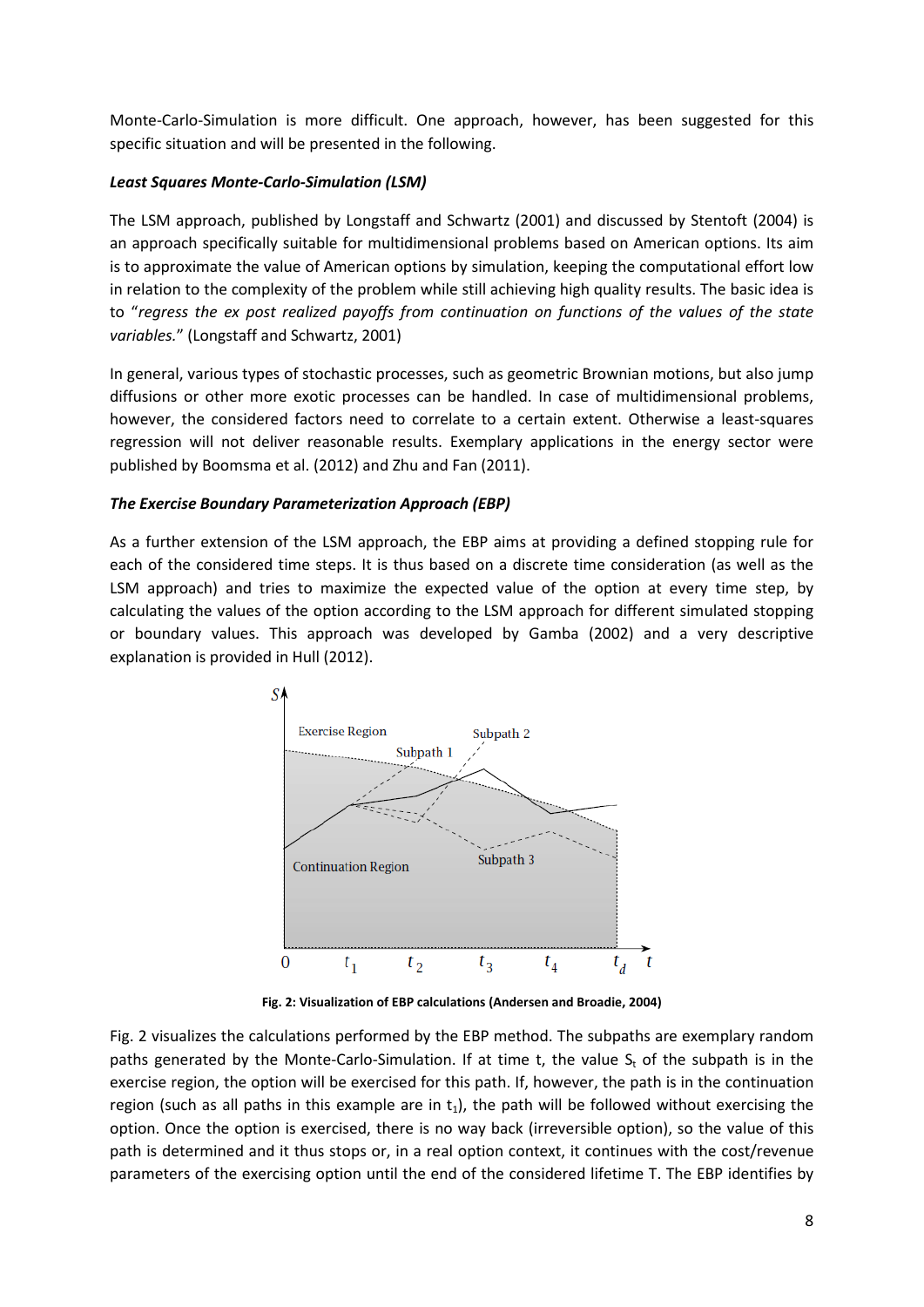simulation the threshold between the exercise and the continuation region at every time  $t_i$  that delivers the highest expected value  $E(S_T)$ .

A big advantage of this approach is that it is not necessary to predefine a certain, more or less arbitrary, stopping value<sup>[4](#page-8-1)</sup> but that the optimal stopping value is explicitly derived by the method itself. Furthermore the advantages and disadvantages of the LSM apply accordingly, as according to Hull (2012) the LSM can be considered as a part of the EBP.

An important disadvantage of both, LSM and EBP is the fact that they tend to underprice American options because of the assumption of suboptimal early exercise boundaries. (Hull, 2012) In order to solve this issue, Andersen and Broadie (2004) proposed another extension of the EBP, introducing not only lower but also upper bounds to the price. We aim at giving a brief overview of methods, therefore we do not go deeper into the specifics of this extension as we consider it more important for a detailed quantitative analysis of a certain application than for the general understanding of the influence and applicability of real option valuation methods.

#### **Others**

Regarding the "other" methods, there is one method which we consider interesting in our context, the **a***rtificial neuronal network.* As we do not aim at providing a full list of possible methods, we do not go deeper into other more specific approaches. Even though there might be successful applications for less popular methods we do not consider them appropriate in our context as we try to find an approach that does not only deliver good results but causes only reasonable implementation efforts and is as transparent and comprehensible as possible for people who might not be experts in finance and option valuation.



**Fig. 3: Exemplary structure of an artificial neuronal network ( (Taudes et al., 1998)**

<span id="page-8-0"></span>The neuronal network approach is based on the general idea of a broad set of input data and a significantly lower amount of output data or state variables. [Fig. 3](#page-8-0) provides an example where a company wants to deciding which product to produce in order to maximize the output. Based on various input parameters, the self-learning network teaches itself, which variables are most important and which thresholds they need to reach in order to switch the decision for the next

<span id="page-8-1"></span> $<sup>4</sup>$  A predefined stopping rule would be for example the standard net present value calculation that stops with an option</sup> value above zero.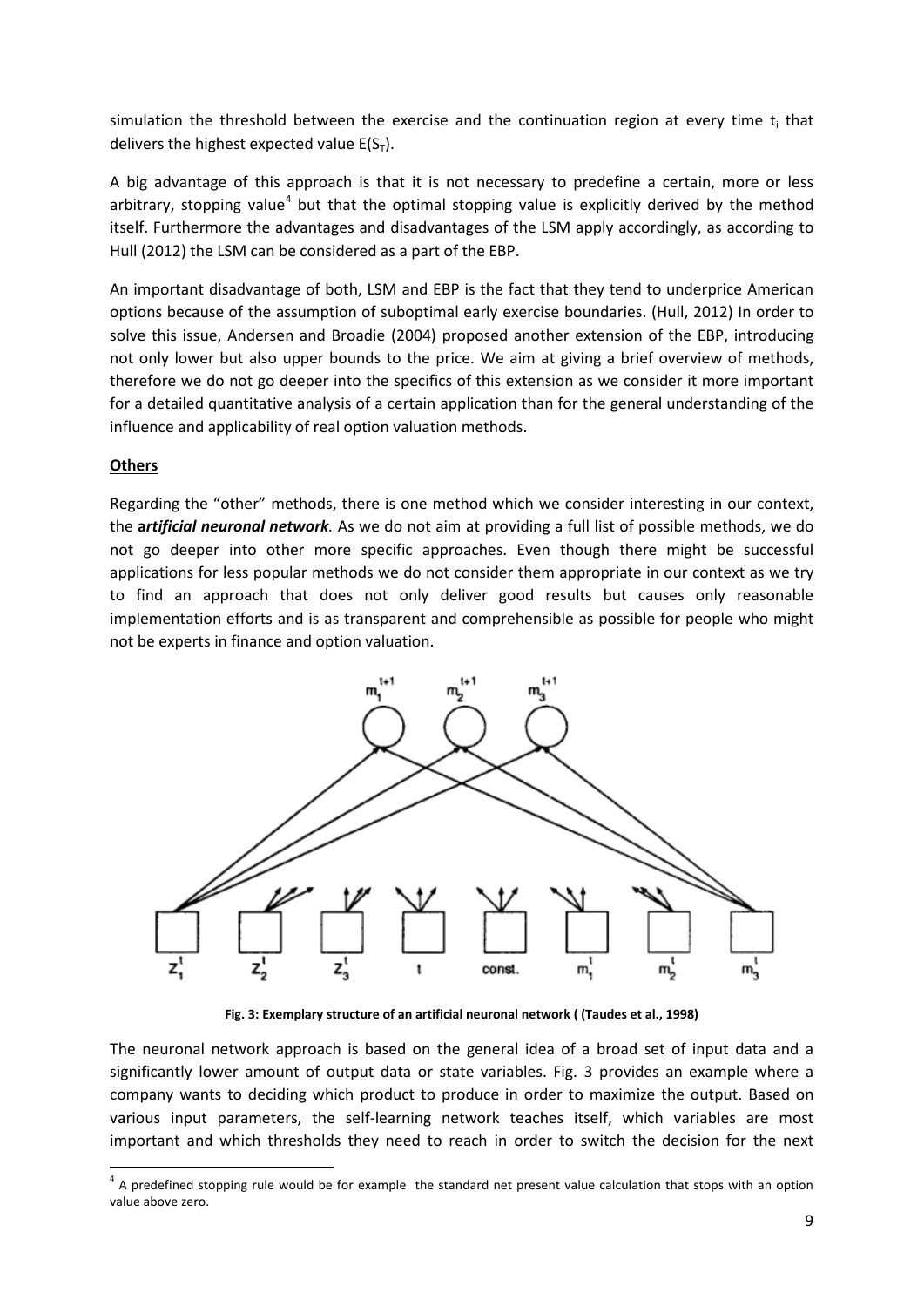period. Hahn (2013) and Taudes et al. (1998) provide more specific information about the mathematical implementation of such a network.

In general, the most important disadvantage of this approach is the large amount of data that is necessary to set up and calibrate the network. In an industrial context – if data is available – it is usually historic data so that the approach assumes a forward projection not only of stochastic data (as other stochastic approaches do as well), but also of the influence and relevance of specific parameters. Depending on the context of the application, this is not necessarily the case. Furthermore, the determination of the major influencing factors and thus the methodology of decision making happens usually in a black box environment. Without detailed knowledge of the methodology itself and the underlying data, it will be hardly possible to understand the drivers and mechanisms of the evaluation process.

A brief literature survey showed that there are some theoretical studies and exemplary applications of the methodology, yet there are very few practical examples in real option valuation. This leads to the assumption that the disadvantages mentioned above (including the complexity of the method) are too severe compared to the specific advantages of the methodology that it is of large practical use.

### **4.3 Overview**

[Fig. 4](#page-9-0) provides an overview of the above mentioned option valuation methods.<sup>[5](#page-9-1)</sup> It shows that the evaluation based on the Black-Scholes equation differs considerably from the numeric /stochastic approaches. The other approaches have several similarities and differences that will be investigated in further detail in the subsequent chapter.

|                                       | <b>Black-Scholes</b><br>Equation | <b>Option Pricing</b><br><b>Trees</b>                                                                                                    | Monte-Carlo<br>Simulation                 | <b>LSM</b>                                                                                                                                                                                            | EBP                       |
|---------------------------------------|----------------------------------|------------------------------------------------------------------------------------------------------------------------------------------|-------------------------------------------|-------------------------------------------------------------------------------------------------------------------------------------------------------------------------------------------------------|---------------------------|
| Focus type of<br><b>Options</b>       | European                         | primarily European                                                                                                                       |                                           | American                                                                                                                                                                                              |                           |
| Time scheme                           | continuous                       | discrete/discretized                                                                                                                     |                                           |                                                                                                                                                                                                       |                           |
| Multi-<br>dimensionality              | hardly possible                  | computation-<br>ally limited                                                                                                             | possible, but<br>dependencies<br>may blur | possible, if variables<br>correlate                                                                                                                                                                   |                           |
| Stopping rule for<br>American options | irrelevant                       | irrelevant or application specific definition<br>necessary                                                                               |                                           |                                                                                                                                                                                                       | distinct<br>determination |
| Quality of results                    | Analytic<br>solution             | Depending on the quality of<br>input/forecasting data and<br>applicability of the method<br>(according to the predefined<br>assumptions) |                                           | Depending on the quality of<br>input/forecasting data.<br>Tendency to underestimate<br>the option value. Degree of<br>correlation of input<br>parameters determines the<br>quality of the regression. |                           |

#### **Fig. 4: Characteristics of the most relevant option valuation methods**

<span id="page-9-1"></span><span id="page-9-0"></span> $<sup>5</sup>$  artificial neuronal networks are excluded, as we consider them inappropriate for our approach and due to their variability</sup> they are difficult to fit in the provided scheme.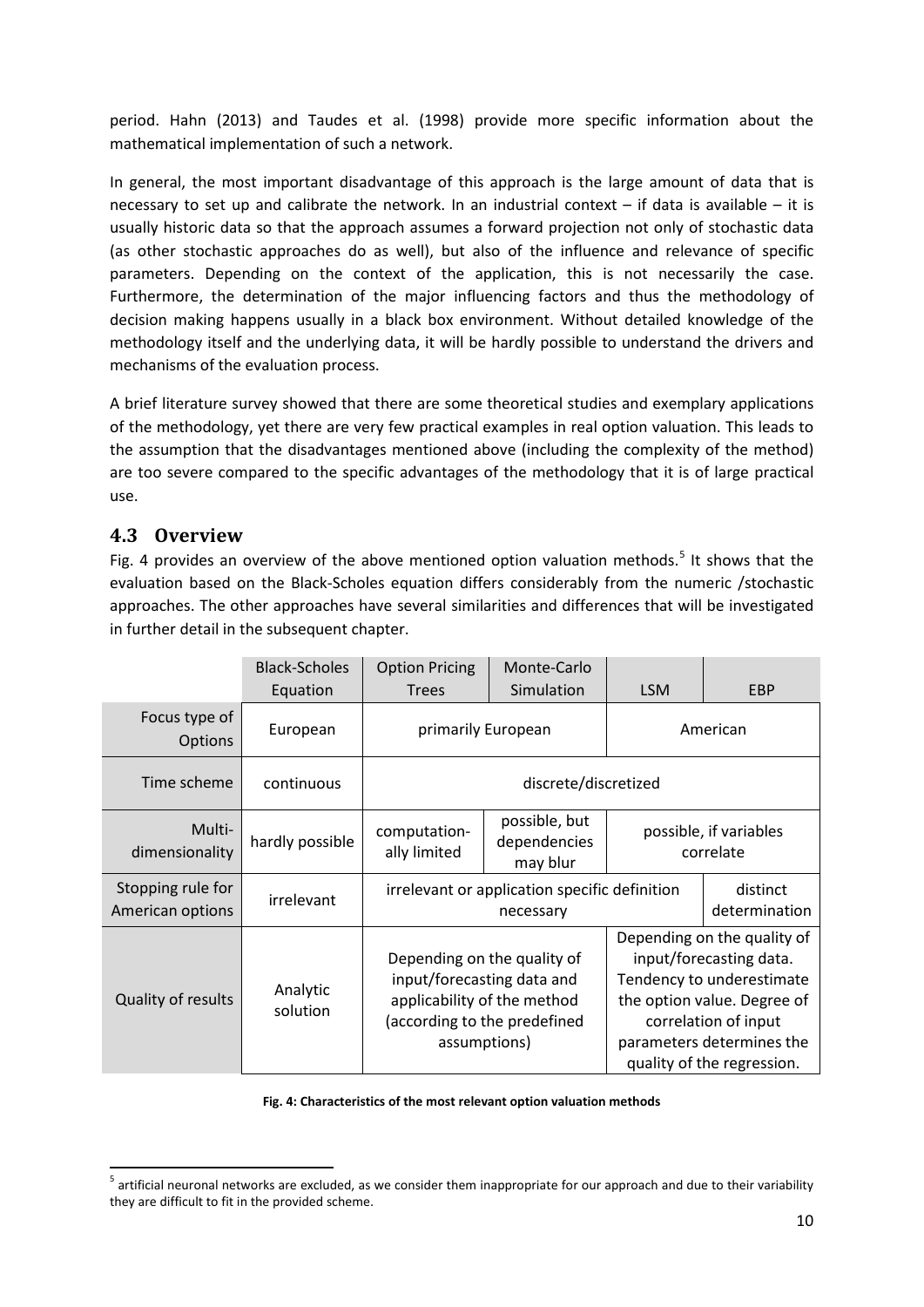### **5 Application oriented assessment of option values**

Based on the results of chapters 3 and 4 we will analyze a typical investment decision of the considered application in the following. In general, the value of an option can be calculated as the intrinsic value of the option plus opportunity costs or revenues plus a risk premium. (Uszczapowski, 2008) In our case, the intrinsic value of the option can be a deviation of the total investment sum, due to e.g. technological improvements, market price fluctuations or the like. Opportunity costs could be emission taxes or fees and the risk premium can be considered as the "original" option value, as this incorporates the risk of no return in case of an investment. The investment can be considered irreversible in our applications, due to the technical complexity, the low degree of standardization and the thereof resulting large share of engineering and installation expenses. It would of course be possible to liquidate some components of the total investment, yet this seems hardly ever techno-economically reasonable and is thus not considered as an option.

Starting again with the analytic solution of Black and Scholes and its approximation procedures, we do not consider this an appropriate solution for our application, as too many simplifications and manipulations would be necessary to get the original problem in a form that is solvable by the equation. The major difficulties in this case are the focus on European options and the difficulty to solve multidimensional problems. Brach (2003) lists more detailed explanations why the Black-Scholes equation is usually not suitable for real option applications, therefore we will not go in further details regarding this method but focus on the generally more suitable and far more frequently applied numeric simulation approaches.

Regarding simulating approaches is it is important to discuss the type of option again. In chapter 3 we named our application an American option. Taking [Fig. 4](#page-9-0) in account, there are only two methods for American options, while one of them is primarily an extension of the other one. We could thus draw the conclusion that there is basically one method to be considered. By introducing another simplification, however, it would be possible to consider the other two numeric methods as well. For that purpose, we do not consider the investment decision as an American option that can be executed at any time between t=0 and T, but as a series of European options. In a discretized consideration of time (which we regard reasonable for this type of investment decisions), there will be a new European option at the next time step  $t_{i+1}$  if the investment has not been executed at  $t_i$ . By dynamic programming (recursive consideration), this approach is also able to find an optimal exercise time based on the comparison between the execution and the continuation scenario at every time  $t_i$ . It is thus able to answer the question, whether it is better to invest now or to continue while keeping the option to invest (and wait for better data/resolved uncertainties in the future) rather than answering the question which is the best time to invest between now and T. As the first question is the most relevant question in an industrial context, this approach can be considered a tolerable simplification in our context.

However, this approach is only suitable for applications with a certain predefined threshold that needs to be met. A typical example is an investment decision for production facilities, where certain revenues need to be gained in order to reach the economic break-even-point. Yet in our case, it will be very difficult to define an appropriate stopping or execution rule for such an approach, as emission abatement investments are hardly ever profitable. However, in an extraordinary example, where significant revenues can be generated by selling emission certificates for example, it would be possible to use such an approach. In this case, we consider the standard Monte-Carlo simulation more suitable due to the easier integration of multiple dimensions and the difficulty to predict realistic probability distributions especially for political risks in the case of a pricing tree approaches.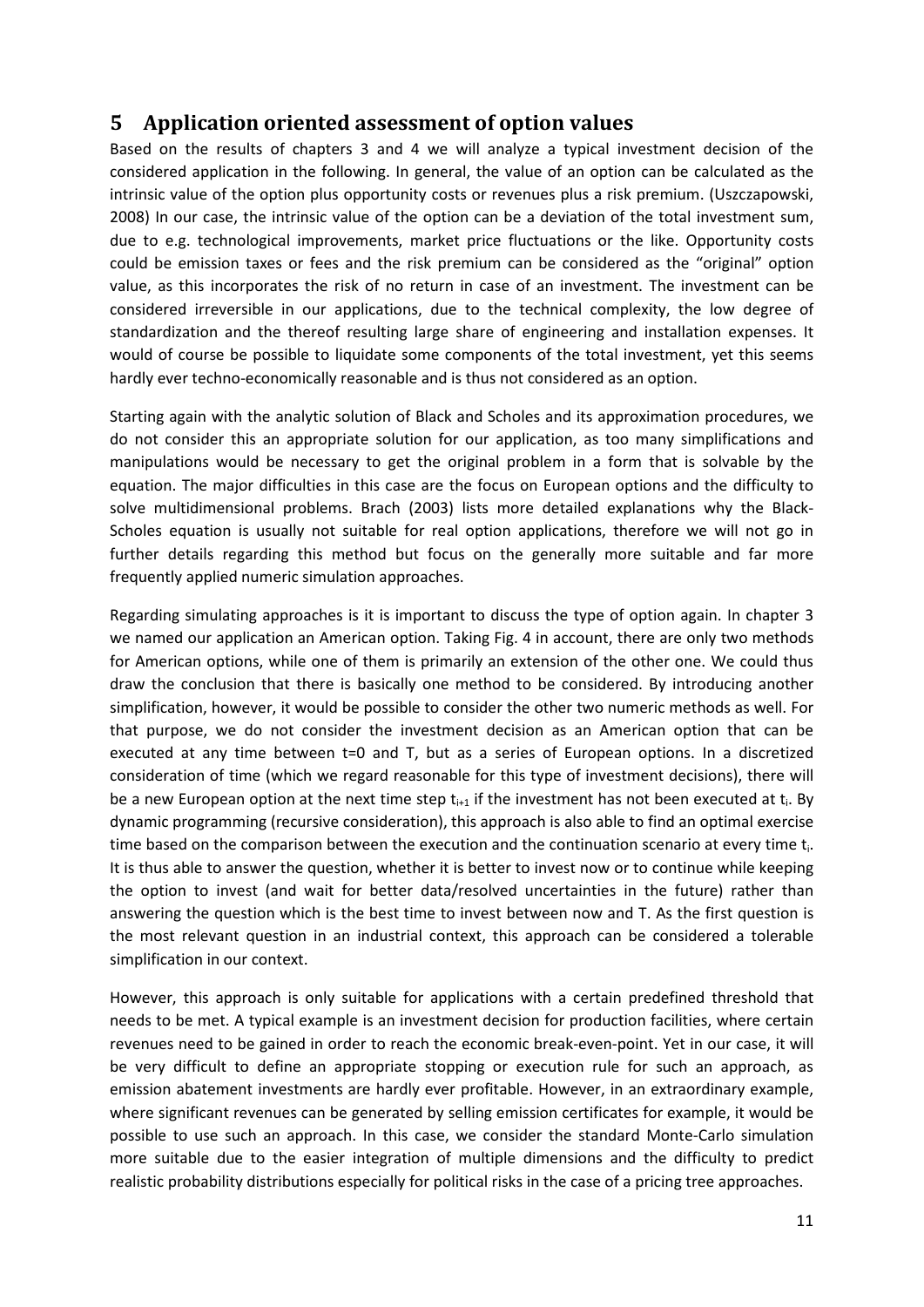Altogether, the LSM approach combined with the EBP seems the most appropriate method for considered applications with variables that are sufficiently correlated. The necessary degree of correlation can be derived of related discussions in statistics. More specific research on this issue would certainly be an interesting field for the future.

In any case the investor needs to define the direction of uncertainty he wants to focus on. There are two general possibilities. The investor can either hope for future price drops and thus focus on the value of the option as a possible reduction in costs or fear future increases in operating expenses and thus consider the option value as a risk premium against these risks. Both scenarios are possible and depending on the characteristics of the investment the focus may shift.<sup>[6](#page-11-0)</sup> It is in any case necessary to analyze the investment decision in detail, understand internal and external influence mechanisms and derive realistic scenarios in order to focus the analysis on the most relevant factors. In very complex cases, it may be reasonable to execute several incremental analyses and compare the results thereof in order to understand the main drivers of the influencing variables.

### **6 Conclusions and Outlook**

In the past (or even nowadays when explicit risk valuation methods are not applied) the risk premium was a very subjective sum in a decision makers experience and imagination; depending on his, her or the team's risk perception, the surrounding environment and other influencing factors such as the company culture etc. The goal of the real option valuation approach is to standardize and objectify the calculation of the risk premium by valuating the worth of keeping the option to invest. Due to the different calculation methods for option values and their necessary assumptions and simplifications the results are expected to be significantly influenced by the option valuation method.

Depending on the parameter under investigation, different methodological recommendations can be derived regarding the valuation of real options in the considered context. The LSM approach seems a very flexible tool that is comparably easy to implement and operate especially for multidimensional problems. With the EBP expansion, this is the only method that is capable to solve the difficulty of the undefined stopping rule in case of investments with an overall negative economic impact. If, however, the correlation between the investigated variables is not sufficient, the results may be questionable. On the other hand, a binomial tree may be an alternative if the investigation shall be focused on a very specific scenario such as the question of a new technology coming into the market or a new emission threshold being implemented or not. Standard Monte-Carlo-Simulation seems to be the most frequently used approach in content related applications. Yet this does not necessarily mean that it is the most appropriate solution for the task.

For future research, it would be interesting to implement one or more of the above mentioned valuation methods for identical case studies and compare their results. Even though the lack of data and the problems regarding the comparability of specific influencing parameters makes this analysis very difficult, it would be interesting to get some quantitative results of the deviations between the methodological approaches.

<span id="page-11-0"></span> $<sup>6</sup>$  Important characteristics are the distribution of total costs in initial investment and operating expenses, technological</sup> alternatives (for the considered type of investments there are often very few), current state of research and development in the sector, dissemination of the technology and size and growth of its market, providers and their existing and upcoming competitors and so on.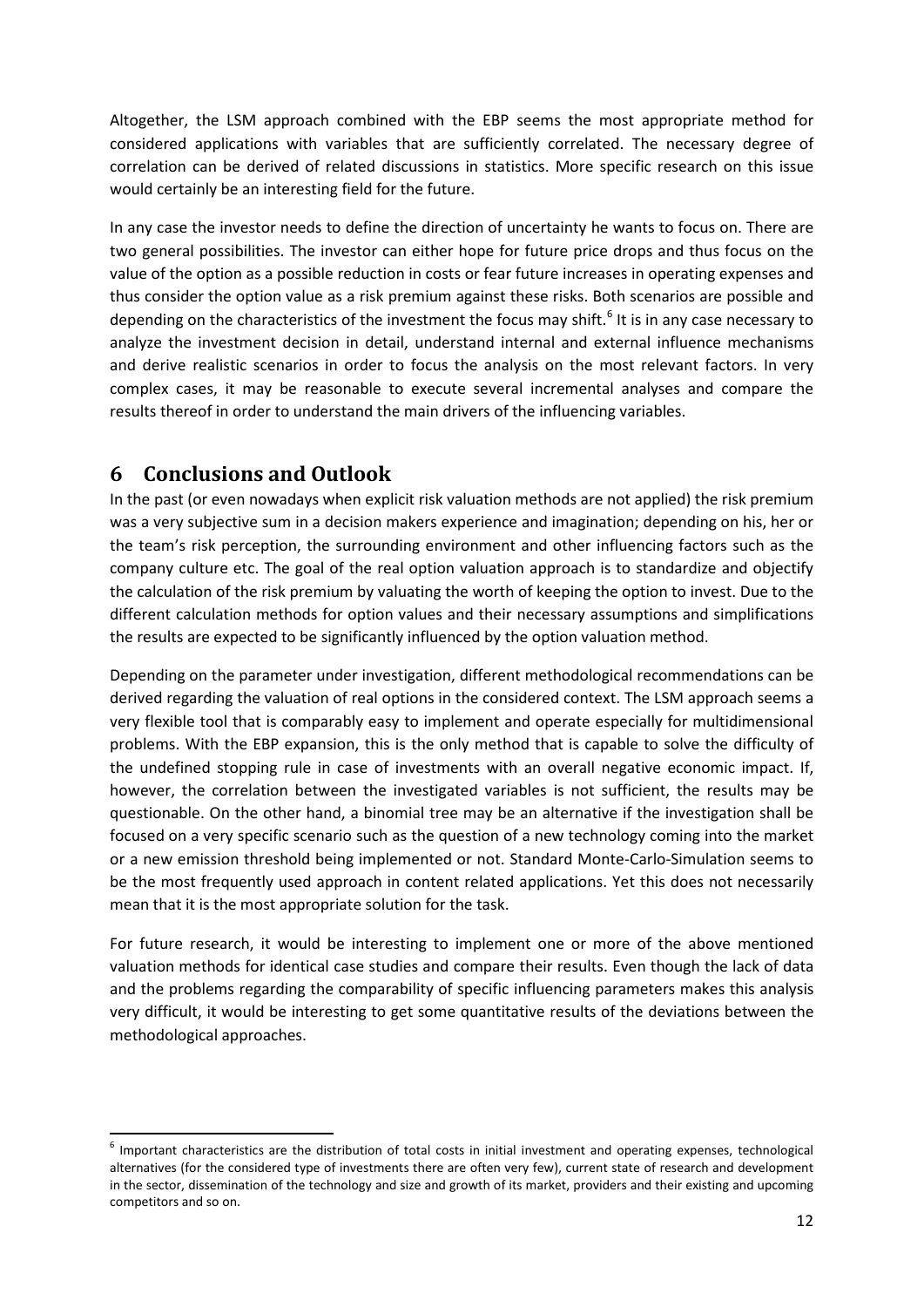#### **7 References**

- Andersen, L., Broadie, M., 2004. Primal-Dual Simulation Algorithm for Pricing Multidimensional American Options. Management Science 50, 1222–1234.
- Baecker, P., Hommel, U., Lehmann, H., 2003. Marktorientierte Investitionsrechnung bei Unsicherheit, Flexibilität und Irreversibilität. Eine Systematik der Bewertungsverfahren, in: Hommel, U., Scholich, M., Baecker, P. (Eds.), Reale Optionen. Konzepte, Praxis und Perspektiven strategischer Unternehmensfinanzierung. Springer [u.a.], Berlin [u.a.], pp. 15–35.
- Black, F., Scholes, M., 1973. The Pricing of Options and Corporate Liabilities. Journal of Political Economy, 637–654.
- Boomsma, T.K., Meade, N., Fleten, S.-E., 2012. Renewable energy investments under different support schemes: A real options approach. European Journal of Operational Research 220, 225– 237.
- Brach, M.A., 2003. Real options in practice. John Wiley & Sons, Hoboken, N.J.
- Cox, J., Ross, S., Rubinstein, M., 1979. Option Pricing: A Simplified Approach. Journal of Financial Economics 7, 229–263.
- Fernandes, B., Cunha, J., Ferreira, P., 2011. The use of real options approach in energy sector investments. Renewable and Sustainable Energy Reviews 15, 4491–4497.
- Gamba, A., 2002. Real Options Valuation: A Monte Carlo Simulation Approach. Working Paper, Verona.
- Hahn, J.T., 2013. Option Pricing Using Artificial Neural Networks: An Australian Perspective. Dissertation, Robina, Australia.
- Hommel, U., Pritsch, G., 1999. Investitionsbewertung und Unternehmensführung mit dem Realoptionsansatz, in: Achleitner, A.-K., Thoma, G.F. (Eds.), Handbuch Corporate Finance. Deutscher Wirtschaftsdienst, Köln, pp. 1–67.
- Hull, J., 2012. Options, futures, and other derivatives, 8th ed. Prentice Hall, Boston.
- Hundt, M., 2015. Investitionsplanung unter unsicheren Einflussgrößen. Thermische Kraftwerke als Realoptionen. Springer Gabler, Wiesbaden.
- Kodukula, P., Papudesu, C., 2006. Project valuation using real options. A practitioner's guide. J. Ross Pub, Ft. Lauderdale, Fla.
- Laurikka, H., Koljonen, T., 2006. Emissions trading and investment decisions in the power sector—a case study in Finland. Energy Policy 34, 1063–1074.
- Lee, S.-C., 2011. Using real option analysis for highly uncertain technology investments: The case of wind energy technology. Renewable and Sustainable Energy Reviews 15, 4443–4450.
- Lee, S.-C., Shih, L.-H., 2010. Renewable energy policy evaluation using real option model The case of Taiwan. Energy Economics 32, S67–S78.
- Longstaff, F.A., Schwartz, E.S., 2001. Valuing American Options by Simulation. A Simple Least-Squares Approach. Rev. Financ. Stud. 14, 113–147.
- Mayer, C., Breun, P., Schultmann, F., 2016a. Considering risks in early stage investment planning for emission abatement technologies in large combustion plants. Journal of Cleaner Production.
- Mayer, C., Lanzrath, N., Breun, P., Schultmann, F., 2016b. A Comparison of International Nitrogen Oxide Emission Regulation for the Energy Sector, in: Joanaz de Melo, J., Disterheft, A., Caeiro, S., Santos, R.F., Ramos, T.B. (Eds.), Proceedings of the 22nd Annual International Sustainable Development Research Society Conference. Rethinking Sustainability Models and Practices: Challenges for the New and Old World Contexts, Lisbon, pp. 394–406.
- Muche, T., 2007. Investitionsbewertung in der Elektrizitätswirtschaft mit dem Realoptionsansatz. Zeitschrift für Energiewirtschaft 31, 137–153.
- Myers, S.C., 1977. Determinants of corporate borrowing. Journal of Financial Economics 5, 147–175.